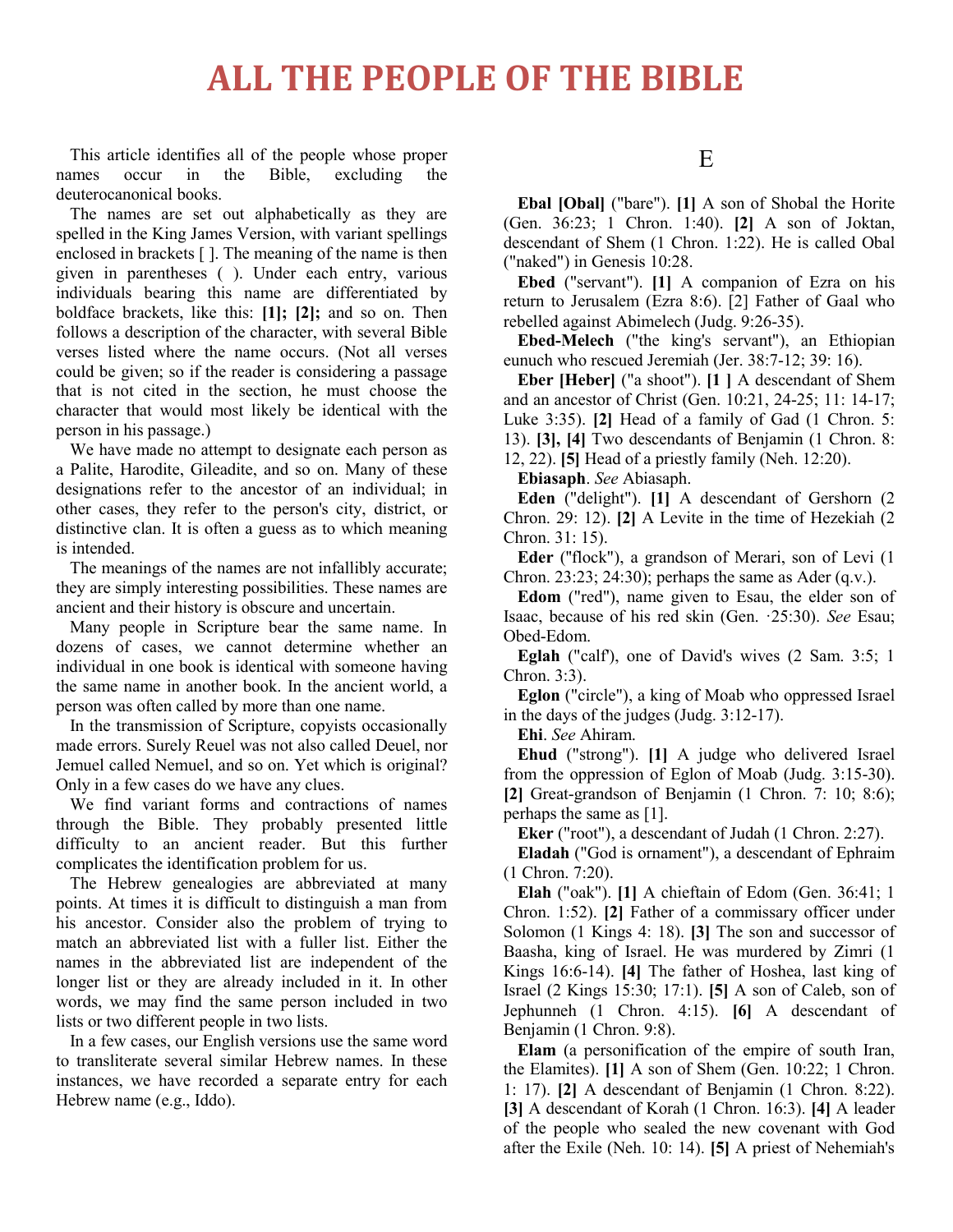time who helped to cleanse Jerusalem (Neh. 12:42). **[6]** One whose descendants returned from the Exile (Ezra 2:7). **[7]** Another whose descendants returned from the Exile (Ezra 2:31). **[8]** Yet another whose descendants returned from the Exile (Ezra 8:7). **[9]** Ancestor of some who married foreign wives during the Exile (Ezra 10:2).

**Elasah** ("God is doer"). **[1]** One who married a foreign wife (Ezra 10:22). **[2]** Ambassador of Zedekiah (Jer. 29:3). **[3]** *See* Eleasah.

**Eldaah** ("whom God calls"), a son of Midian (Gen. 25:4; 1 Chron. 1:33).

**Eldad** ("God is a friend"), one of two elders who received the prophetic powers of Moses (Num. 11:26- 27).

**Elead** ("God is witness"), a descendant of Ephraim slain by invaders (1 Chron. 7:21).

**Eleasah** ("God is doer"). **[1]** A descendant of Judah (1 Chron. 2:39-40). **[2]** A descendant of King Saul (1 Chron. 8:37;9:43).*See* Elasah.

**Eleazar** ("God is helper"). **[1]** Third son of Aaron and successor to the high priest's office (Exod. 6:23; Num. 3:32; 20:28). **[2]** One sanctified to keep the ark of the covenant (1 Sam. 7: 1). **[3]** One of David's mighty men (2 Sam. 23:9; 1 Chron. 11:12). **[4]** A descendant of

Merari who had no sons (1 Chron. 23:21-22; 24:28). **[5]** A priest who accompanied Ezra when he returned to Jerusalem (Ezra 8:33). **[6]** A priest who assisted at the dedication of the walls of Jerusalem (Neh. 12:42); possibly the same as [5]. **[7]** An ancestor of Jesus (Matt. 1: 15).

**Elhanan** ("whom God gave; God is gracious''). **[1]** The warrior who killed Lahmi, the brother of Goliath (1 Chron. 20:5; 2 Sam. 21:19). **[2]** One of David's mighty men (2 Sam. 23:24; 1 Chron. 11:26).

**Eli** ("Jehovah is high"), high priest at Shiloh and judge of Israel. He is remembered for his lack of firmness (1 Sam. 1-4). *See also* Heli.

**Eliab** ("God is father"). **[1]** A prince of Zebulun (Num. 1:9; 2:7; 7:24, 29; 10: 16). **[2]** Father of the wicked pair, Dathan and Abiram (Num. 16:1, 12; 26:8). **[3]** Son of Jesse and brother of David (1 Sam. 16:6); he is called Elihu in 1 Chronicles 27:18. **[4]** Ancestor of Samuel (1 Chron. 6:27); he is called Eliel in 1 Chronicles 6:34 and Elihu in 1 Samuel 1: 1. **[5]** A warrior of David (1 Chron. 12:8-9, 14). **[6]** A Levite musician in the time of David (1 Chron. 15: 18, 20; 16:5). **[7]** *See* Eliel.

**Eliada [Eliadah]** ("God is knowing"). **[1]** A mighty man of Jehoshaphat (2 Chron. 17: 17). **[2]** Father of Rezon (1 Kings 11:23). **[3]** *See* Beeliada.

**Eliah**. *See* Elijah.

**Eliahba** ("God hides"), one of David's 30-man guard (2 Sam. 23:32; 1 Chron. 11:33).

**Eliakim** (''God is setting up''). **[1]** Successor of Shebna as master of Hezekiah' s household (2 Kings 18:18, 26; Isa. 22:20). **[2]** Original name of King Jehoiakim (q.v.). **[3]** A priest in Nehemiah's time (Neh. 12:41). **[4]** An ancestor of Christ (Matt. 1:13).

**Eliam** ("my God is a kinsman; God is founder of the people"). **[1]** Father of Bathsheba (2 Sam. 11:3). **[2]** One of David's mighty men (2 Sam. 23:34).

**Elias**, Greek form of Elijah (q.v.).

**Eliasaph** ("God is gatherer"). **[1]** Head of the tribe of Gad (Num. 1:14; 2: 14; 7:42, 47). **[2]** A prince of Gershon (Num. 3:24).

**Eliashib** ("God is requiter"). **[1]** A priest in the time of David (1 Chron. 24: 12). **[2]** A descendant of David (1 Chron. 3:24). **[3]** The high priest in Nehemiah's time (Neh. 3:1,20-21). **[4], [5], [6]** Three men who married foreign wives during the Exile (Ezra 10:24, 27, 36). **[7]** One who assisted Ezra in resolving the matter of the foreign wives (Ezra 10:6; Neh. 12:10); possibly the same as [3].

**Eliathah** ("God is come"), one appointed for the song service in the temple (1 Chron. 25:4,27).

**Elidad** ("God is a friend"), a chief of the tribe of Benjamin (Num. 34:21).

**Eliel** ("God, my God"). **[1]** Head of a family of the tribe of Manasseh (1 Chron. 5:24). **[2]** A descendant of Benjamin (1 Chron. 8:20). **[3]** Another descendant of Benjamin in Chronicles (1 Chron. 8:22). **[4]** A captain of David's army (1 Chron. 11:46). **[5]** One of David's mighty men (1 Chron. 11:47). **[6]** One who joined David at Ziklag (1 Chron. 12:11); perhaps the same as [4] or [5]. **[7]** A chief of Judah (1 Chron. 15:9); perhaps [4]. **[8]** A chief Levite whom David commissioned to bring the ark of the covenant to the temple (1 Chron. 15:11). **[9]** The Levite overseer of the dedicated things of the temple under Hezekiah (2 Chron. 31:13). **[10]** *See* Eliab.

**Elienai** ("unto God are my eyes"), a chief of Benjamin (1 Chron. 8:20).

**Eliezer** ("God is help"). **[1]** Abraham's chief servant (Gen. 15:2). **[2]** The second son of Moses and Zipporah (Exod. 18:4; 1 Chron. 23:15, 17). **[3]** A descendant of Benjamin (1 Chron. 7:8). **[4]** A priest who assisted with bringing the ark of the covenant to the temple (1 Chron. 15:24). **[5]** A prince of Reuben in the time of David (1 Chron. 27:16). **[6]** A prophet who rebuked Jehoshaphat (2 Chron. 20:37). **[7]** A leader who induced others to return to Jerusalem (Ezra 8: 16). **[8], [9], [10]** Three men who took foreign wives during the Exile (Ezra 10:18,23,31). **[11]** An ancestor of Christ (Luke 3:29).

**Elihoenai** ("to Jehovah are my eyes"), ancestor of some returned exiles (Ezra 8:4). *See also* Elioenai.

**Elihoreph** (" God of harvest grain "), a scribe

of Solomon (1 Kings 4:3).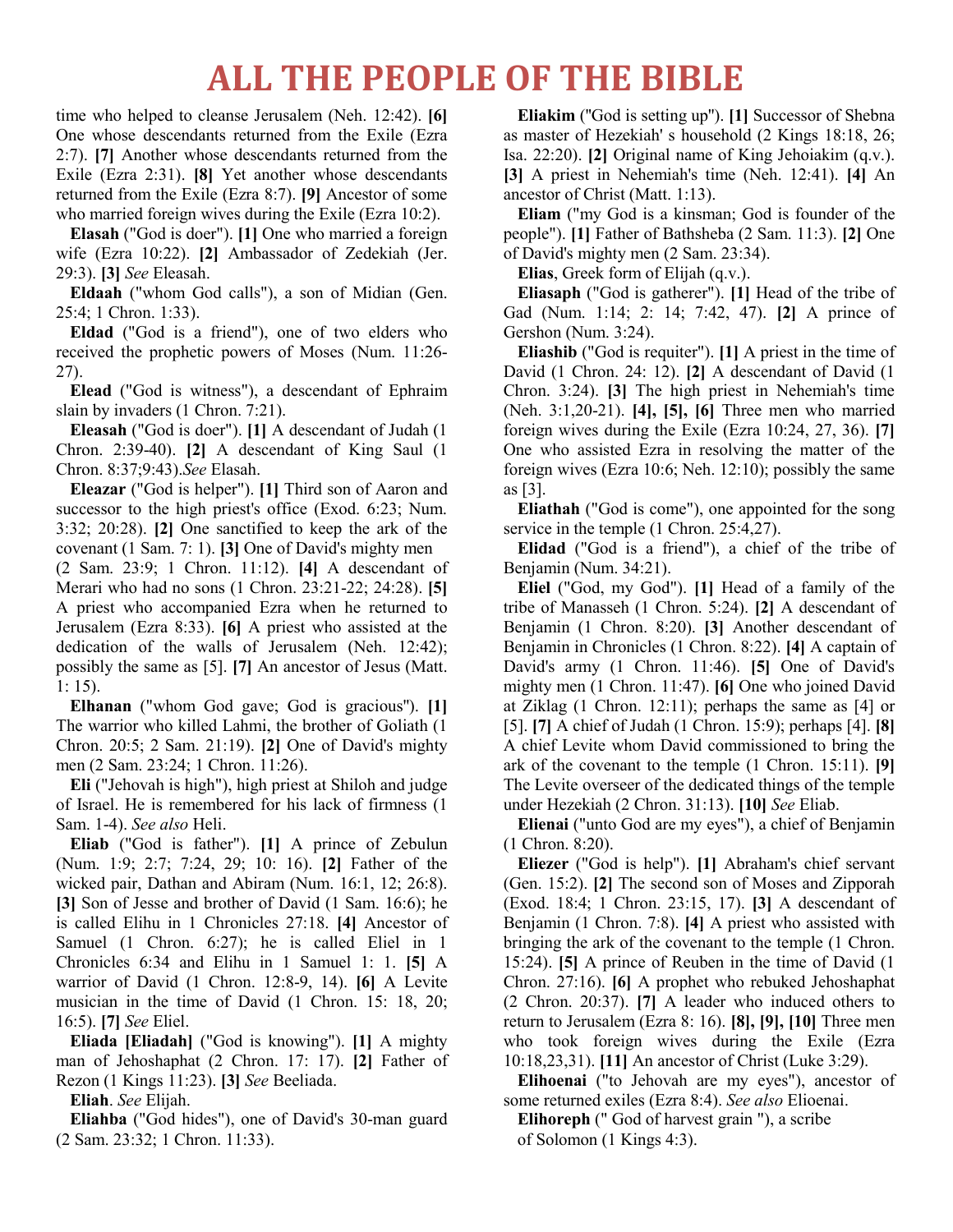

**Traveller's rest, Kadesh**. An Arab traveller dozes beneath a broom bush in the wilderness along the Negev Desert. In this same area Elijah stopped to rest beneath a juniper tree and received encouragement from an angel of the Lord (1 Kings 19:4-7).

**Elihu** ("God himself"). **[1]** One who joined David at Ziklag (1 Chron. 12:20). **[2]** A porter at the tabernacle at the time of David (1 Chron. 26:7). **[3]** The youngest "friend" of Job (Job 32:2,4-6). **[4]** *See* Eliab [3]. **[5]** *See* Eliab [4].

**Elijah [Eliah; Elias]** ("Jehovah is my God"). **[1]** A great prophet of God; he strenuously opposed idolatry and was caught up in a chariot of fire at death (1 Kings 17:1-2 Kings 2:11; Matt. 17:3). **[2]** A chief of the tribe of Benjamin (1 Chron. 8:27). **[3]** One who married a foreign wife during the Exile (Ezra 10:26). **[4]** Another who took a foreign wife during the Exile (Ezra 10:21).

**Elika** ("God is rejector"), one of David's warriors (2 Sam. 23:25).

**Elimelech** ("my God is King"), the husband of Naomi and father-in-law of Ruth. He died in Moab (Ruth 1:2-3;  $2:1, 3; 4:3, 9$ ).

**Elioenai** ("to Jehovah are my eyes"). **[1]** A descendant of David (1 Chron. 3:23-24). **[2]** A chief of the tribe of Simeon (1 Chron. 4:36). **[3]** A chief of Benjamin (l Chron. 7:8). **[4], [5]** Two men who had married foreign wives during the Exile (Ezra 10:22, 27). **[6]** A priest in the days of Nehemiah (Neh. 12:41); possibly the same as [4]. **[7]** A doorkeeper of the temple (1 Chron. 26:3). **[8]** *See* Elihoenai.

**Eliphal** ("God is judge"), one of David's mighty men (1 Chron. 11:35).

**Eliphalet [Eliphelet; Elpalet]** ("God is escape"). **[1]** The last of David's thirteen sons (2 Sam. 5:16; 1 Chron. 3:8; 14:7). **[2]** Another of David's sons (1 Chron. 3:6);

called Elphalet in 1Chronicles 14:5. **[3]** One of David's mighty men (2 Sam. 23:34). **[4]** A descendant of Benjamin and Saul (1 Chron. 8:39). **[5]** One who came back to Jerusalem with Ezra (Ezra 8: 13). **[6]** One who took a foreign wife during the Exile (Ezra 10:33).

**Eliphaz** (" God is dispenser''). **[1]** The leader of Job's three "friends" who confronted him (Job 2: 11; 4: 1; 15:1). **[2]** A son of Esau (Gen. 36:4,10-12; 1 Chron. 1:35-36).

**Elipheleh** ("Jehovah is distinction"), a Levite set over the choral service of the temple when the ark of the covenant was returned (1 Chron. 15:18, 21).

**Eliphelet**. *See* Eliphalet.

**Elisabeth** ("God is swearer; oath of God"), the wife of Zacharias and mother of John the Baptist (Luke 1:5-57).

**Eliseus**, Greek form of Elisha (q. v.).

**Elisha [Elishah; Eliseus]** ("God is Saviour"). **[1]** The disciple and successor of Elijah; he held the prophetic office for 55 years (1 Kings 19:16-17,19; 2 Kings 2-6; Luke 4:27). **[2]** Eldest son of Javan and grandson of Noah (Gen. 10:4).

**Elishama** ("God is hearer"). **[1]** Grandfather of Joshua (Num. 1:10; 2:18; 1 Chron. 7:26). **[2]** A son of King David (2 Sam. 5: 16; 1 Chron. 3:8). **[3]** Another son of David (l Chron. 3:6); also called Elishua ("God is rich") in 2 Samuel 5: 15and 1Chronicles 14:5. **[4]** A descendant of Judah (1 Chron. 2:41). **[5]** One of the "royal seed" and grandfather of Gedaliah (Jer. 41:1; 2 Kings 25:25). **[6]** A scribe or secretary of Jehoiakim (Jer. 36: 12, 20, 21). [7] A priest sent by Jehoshaphat to teach the Law (2 Chron. 17:8).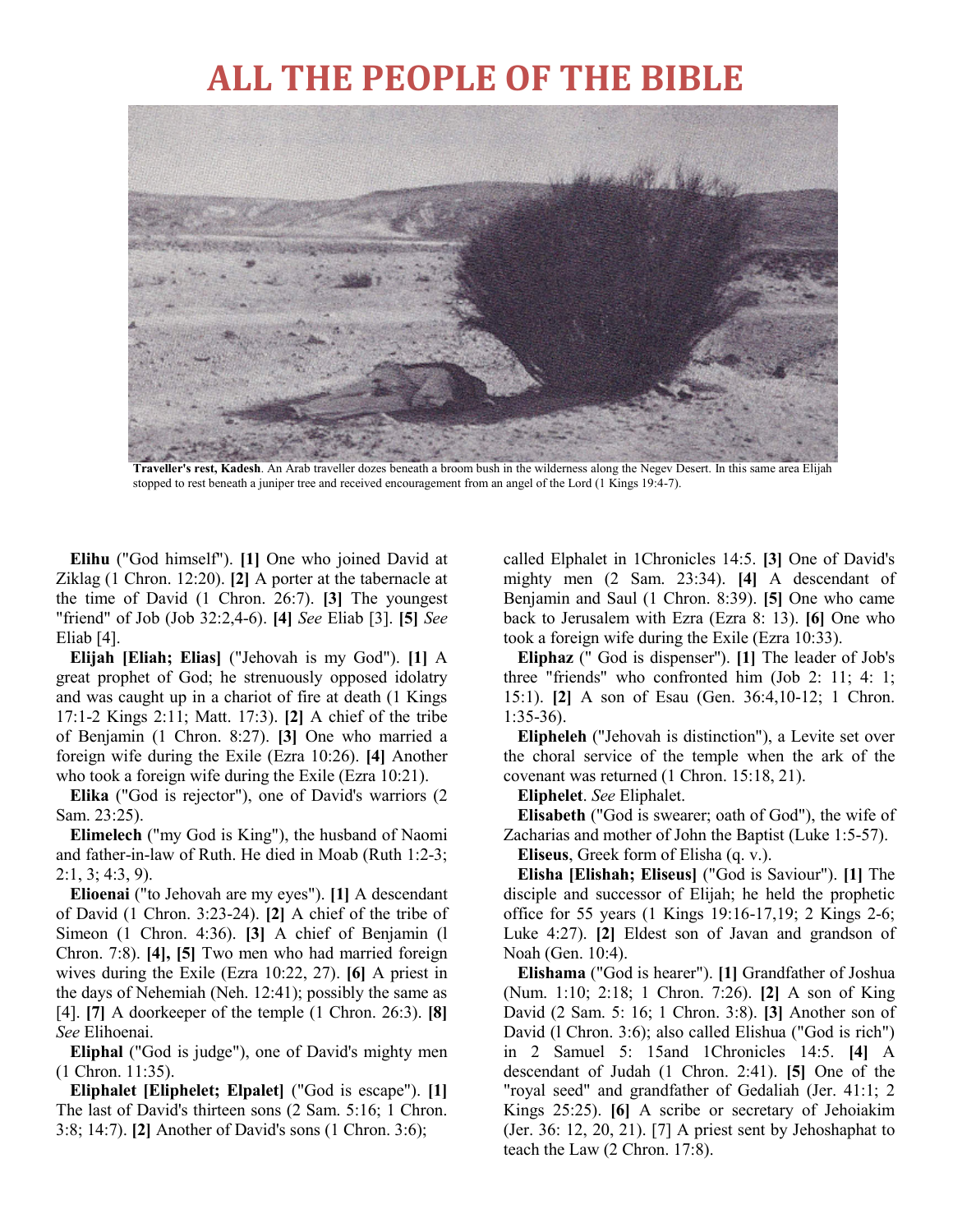**Elishaphat** ("God is judge"), one of the captains of hundreds commissioned by Jehoiada (2 Chron. 23: 1).

**Elisheba** ("God is swearer; God is an All the People of the Bible oath"), the wife of Aaron and mother of Nadab, Abihu, Eleazar, and Ithamar (Exod. 6:23).

**Elishua**. *See* Elishama [3].

**Eliud** ("God my praise"), an ancestor of Jesus (Matt. 1:14-15).

**Elizaphan [Elzaphan]** ("God is protector"). **[1]** A chief of the family of Kohath (Nurn, 3:30; 1 Chron. 15:8); he is also called Elzaphan (Exod. 6:22; Lev. 10:4). **[2]** A prince of the tribe of Zebulun (Num. 34:25). **[3]** An ancestor of some of the Levites who cleansed the temple in Hezekiah's time (2 Chron. 29:13).

**Elizur** ("God is a rock"), a chief of the tribe of Reuben who assisted Moses in taking the census (Num. 1:5; 2:10; 7:30, 35).

**Elkanah [Elkonah]** ("God is possessing"). **[1]** Grandson of Korah (Exod. 6:24; 1 Chron. 6:23). **[2]** Father of the prophet Samuel and a descendant of [1] (1 Sam. 1:1-23; 2: 11, 20). **[3]** A descendant of Levi (1 Chron. 6:25, 36). **[4]** A descendant of Levi (1 Chron. 6:26, 35); perhaps the same as [3]. **[5]** A Levite ancestor of Berechiah (1 Chron. 9: 16). **[6]** One who joined David at Ziklag (1 Chron. 12:6). **[7]** A doorkeeper of the ark of the covenant  $(1 \text{ Chron. } 15:23)$ ; perhaps the same as [6]. **[8]** An officer of King Ahaz (2 Chron. 28:7).

**Elmodam** ("measure"), an ancestor of Christ (Luke 3:28).

**Elnaam** ("God is pleasant"), the father of two of David's warriors (1 Chron. 11:46).

**Elnathan** ("God is giving"). **[1]** Father of Nehushta, Jehoiakim's queen (2 Kings 24:8; Jer. 26:22). **[2], [3], [4]** Three Levites in the time of Ezra (Ezra 8: 16).

**Elon** ("oak; strong"). **[1]** Father of a wife of Esau (Gen. 26:34; 36:2). **[2]** A son of Zebulun (Gen. 46: 14; Num. 26:26). **[3]** A judge of Israel for ten years (Judg. 12:11-12).

**Elpaal** (''God is working''), a descendant of Benjamin (l Chron. 8:11-12).

**Elpalet**. *See* Eliphalet [2].

**Eluzai** ("God is strong"), one who joined

David at Ziklag (1 Chron. 12:5).

**Elymas [Bar-jesus]** ("a sorcerer"), a false prophet who opposed Saul and Barnabas at Paphos (Acts 13:8); he was also named Barjesus (v.6).

**Elzabad** ("God is endowing"). **[1]** One who joined David at Ziklag (1 Chron. 12: 12). **[2]** A descendant of Levi (1 Chron. 26:7).

**Elzaphan**. *See* Elizaphan.

**Emmor**, Greek form of Hamor (q.v.).

**Enan** ("eyes; fountain"), father of a prince

of Naphtali (Num. 1:15; 2:29).

**Enoch [Henoch]** ("teacher"). **[1]** The eldest son of Cain (Gen. 4:17-18). **[2]** A son of Jared and an ancestor of Christ (Gen. 5:18-19, 21; 1 Chron. 1:3; Luke 3:37; Heb. 11:5).

**Enos [Enosh]** ("mortal"), son of Seth and ancestor of Christ (Gen. 4:26; 5:6-11; 1 Chron. 1: 1; Luke 3:38).

**Enosh**. *See* Enos.

**Epaenetus** ("praised"), a Christian at Rome to whom Paul sent greetings (Rom. 16:5).

**Epaphras** (shortened form of Epaphroditus-"lovely"), a Christian worker with Paul who served as missionary to Colossae (Col. 1:7; 4:12; Philem. 23).

**Epaphroditus** ("lovely"), a Philippian Christian who worked so strenuously that he lost his health (Phil. 2:25; 4:18).

**Ephah** ("obscurity"). **[1]** A concubine of Caleb (l Chron. 2:46). **[2]** A descendant of Judah (1 Chron. 2:47). **[3]** A grandson of Abraham (Gen. 25:4; 1 Chron. 1:33). **\***

**Ephai** ("obscuring"), one whose children were left in Judah after the Exile (Jer. 40:8).

**Epher** ("calf; young deer"). **[1]** A grandson of Abraham and son of Midian (Gen. 25:4; 1 Chron. 1:33). **[2]** One of the descendants of Judah (1 Chron. 4: 17). **[3]** A chief of the tribe of Manasseh east of the Jordan River (l Chron. 5:24).

**Ephlal** ("judging"), a descendant of Pharez through Jerahmeel (1 Chron. 2:37).

**Ephod** ("oracular"), father of a prince of the tribe of Manasseh (Num. 34:23).

**Ephraim** ("doubly fruitful"), the second son of Joseph by Asenath. Although Ephraim was the younger of the two sons of Joseph, he received the firstborn's blessing. He was an ancestor of one of the twelve tribes of Israel (Gen. 41:52; 46:20; 48; 50:23).

**Ephratah [Ephrath]** ("fertility"), the second wife of Caleb (l Chron. 2: 19, 50; 4:4).

**Ephron** ("strong"), a Hittite from whom Abraham bought a field with a cave, which became Sarah's burial place (Gen. 23:8, 10, 13-14; 49:30).

**Er** ("watcher"). **[1]** Eldest son of Judah, slain by God (Gen. 38:3, 6-7; 1Chron. 2:3). **[2]** A son of Shelah (l Chron. 4:21). **[3]** An ancestor of Jesus (Luke 3:28).

**Eran** ("watcher; watchful"), the son of Ephraim's oldest son (Num. 26:36).

**Erastus** ("beloved"). **[1]** Christian sent with Timothy into Macedonia while Paul stayed in Asia (Acts 19:22). **[2]** An important person in Corinth sending greetings to Rome (Rom. 16:23). **[3]** One who remained at Corinth (2 Tim. 4:20). Perhaps some or all of the above are identical.

**Eri** ("watcher"), a son of Gad (Gen. 46: 16; Num.26:16).

**Esaias**, Greek form of Isaiah (q.v.).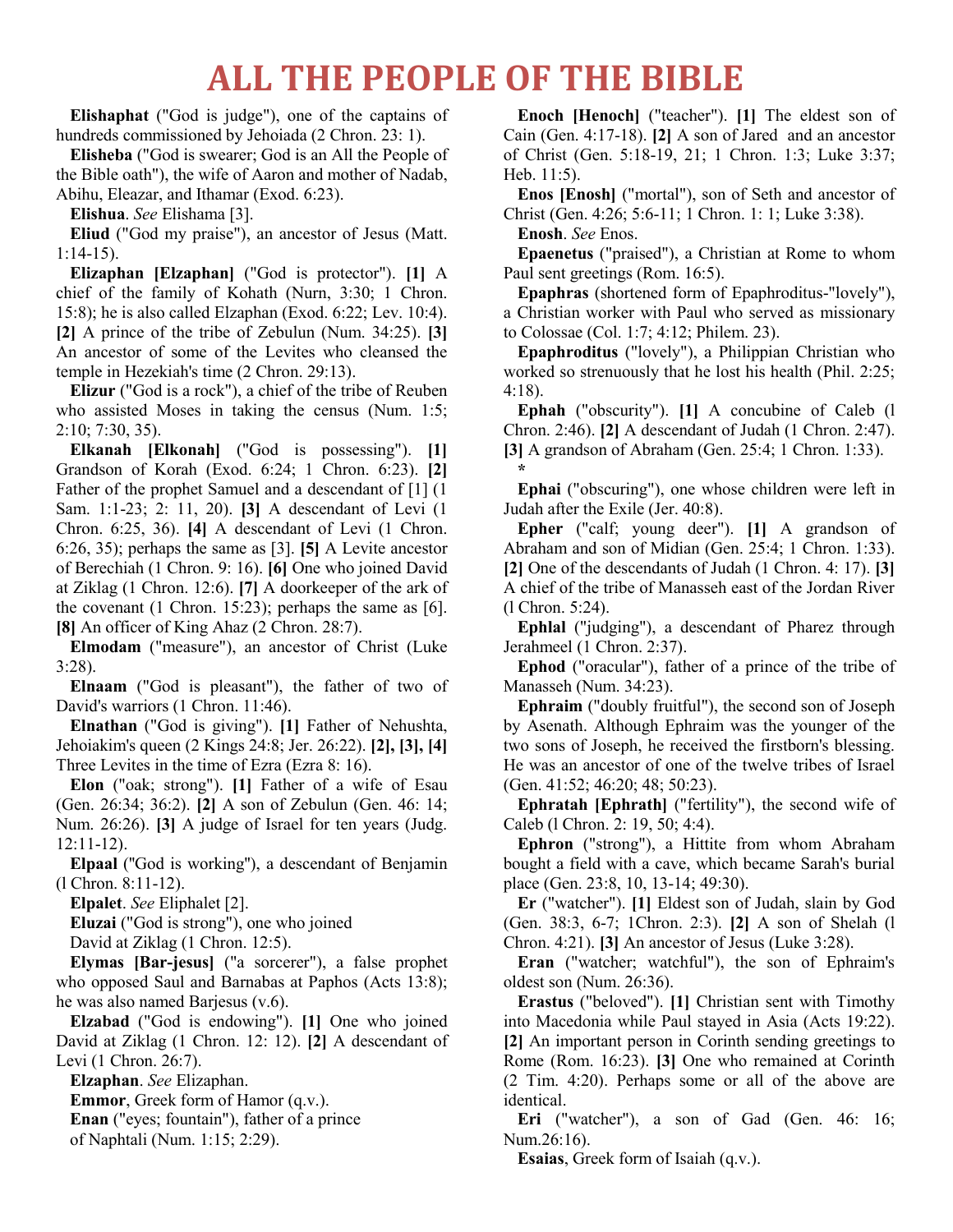**Esarhaddon** ("Ashur has given a brother"), the son of Sennacherib and a powerful king of Assyria (2 Kings 19:37; Ezra 4:2; Isa. 37:38).

**Esau** ("hairy"), eldest son of Isaac and twin brother of Jacob. He is the progenitor of the tribe of Edom (Gen. 25:25). He sold his birthright to Jacob (Gen. 25:26-34; 27; 36).

**Esau's Wives**: There are two lists of Esau's—wives-Genesis 26:34; 28:9 list them in this fashion: **[1]** Judith, the daughter of Beeri the Hittite. **[2]** Bashemath, daughter of Elon the Hittite and **[3]** Mahalath, the daughter of Ishmael, Abraham's son. The other list in Genesis 36:2-3 runs thus: **[1]** Aholibamah, the daughter of Anah the daughter of Zibeon. **[2]** Adah, the daughter of Elon the Hittite and **[3]** Bashemath, the daughter of Ishmael. Some scholars suppose we are dealing with six women, but this seems unlikely. In the ancient world, many women received new names at marriage and this fact would account for the different names. Thus, [1] Judith is Aholibamah, [2] Bashemath is Adah, and [3] Mahalath is Bashemath. As far as Judith is concerned, Beeri might be her father and Anah her mother; or perhaps Anah is another name of Beeri. Some even think Beeri ("man of the springs'') is a nickname rather than a proper name.

**Esh-baal** ("man or servant of Baal"), altered to a curse. *See* Ish-bosheth.

**Eshban** ("man of understanding"), son of Dishon (Gen. 36:26; 1 Chron. 1:41).

**Eshcol** ("a cluster of grapes"), the brother of Mamre and Aner who helped Abraham defeat Chedorlaomer (Gen. 14: 13-24).

**Eshek** ("oppressor"), a descendant of King Saul (1 Chron. 8:39).

**Eshton** ("rest"), a descendant of Judah through Caleb (1 Chron. 4:11-12).

**Esli** ("reserved"), an ancestor of Christ (Luke 3:25).

**Esrom**, Greek form of Hezron (q.v.).

**Esther** ("star; [the goddess] Ishtar"), the Persian name of Hadassah, who was chosen by Ahasuerus to be his queen. The Book of Esther tells her story.

**Etam** ("wild beast's lair"), a name occurring in Judah's genealogy list (l Chron. 4:3). It may be a place name.

**Ethan** ("ancient"). **[1]** A wise man in the days of Solomon (l Kings 4:31; Psa. 89 title). **[2]** A descendant of Judah (l Chron. 2:6, 8). **[3]** *See* Jeduthun. **[4]** A descendant of Levi (1 Chron. 6:42).

**Ethbaal** ("Baal's man; with Baal"), king of Sidon and father of Ahab's wife Jezebel (l Kings 16:31).

**Ethnan** ("gift"), grandson of Ashur through Caleb, son of Hur (l Chron. 4:7).

**Ethni** ("my gift"), one whom David set over the song service of the temple  $(1 \text{ Chron. } 6:41)$ .

**Eubulus** ("of good counsel"), one of the Roman Christians that remained loyal to Paul (2 Tim. 4:21).

**Eunice** ("conquering well"), the pious mother of-Timothy (2 Tim. 1:5; cf. Acts 16: 1).

**Euodias** (''fragrant''), a Christian woman at Philippi (PhiI.4:2). The KJV is mistaken at this point, giving a man's name for a woman's. The name should read *Euodia*.

**Eutychus** ("fortunate"), a young man at Troas whom Paul restored to life (Acts 20:6-12).

**Eve** ("life; life-giving"), the first woman, Adam's wife (Gen. 3:20; 4:1; 2 Chron. 11:3). Evi ("desire"), one of the five kings of Midian slain by Israel (Num. 31:8; Josh. 13:21).

**Evil-merodach** (Babylonian, Arvil-Marduk—"the man of [the god] Marduk"), the king of Babylon who released Jehoiachin from imprisonment. He succeeded his father, Nebuchadnezzar (2 Kings 25:27-30; Jer. 52:31).

**City of. Exile**. An ancient clay tablet shows a map of Nippur, a city located along the Chebar River in Babylonia. Ezekiel and the other exiles of Judah were taken to cities like Nippur (Ezek. 1:1-3). However, the exact city where Ezekiel stayed is not known.